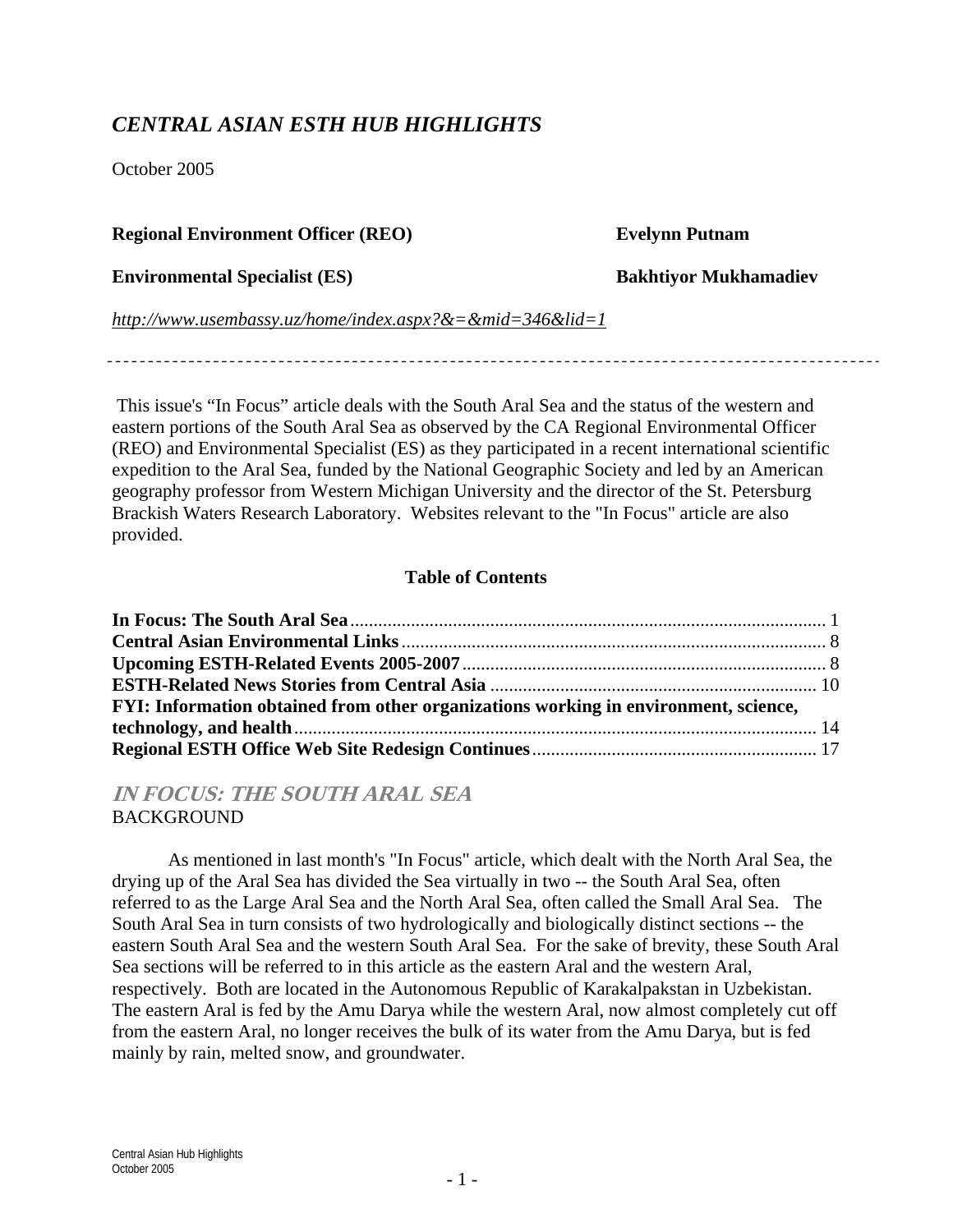The environmental and development projects in the South Aral Sea area are not designed to reverse the effects of the drying up of the Sea or to return the Sea to its size and condition of the early 1960's. Both the prerequisites, extensive changes in government agriculture policies and very expensive repairs of current irrigation systems, which would have to be put into place before such projects could be attempted do not currently seem possible. South Aral Sea projects are designed to stabilize the areas that remain and, to some extent, however small, improve conditions for the people most directly affected by the shrinkage of the Sea.

The South Aral Sea's water level on average has dropped 23 meters -- from 53 to 30 meters above sea level, and its volume has decreased 90 percent. However, compared with last year's salinity level (90+ grams of salt per liter), the western Aral Sea's year's salinity, due to higher than normal inflow from the Amu Darya, measured 68-70 grams of salt per liter.

#### The western Aral -- reaching equilibrium

The depth and volume of water in the Western Aral seem to be reaching equilibrium. Perhaps because the last three years have been high-water years, there has been little measured change in the western Aral's water level. However, because of the continuing high salinity level, the western Aral, it is predicted by experts, will in just a few years resemble the Dead Sea hydrologically and biologically.

#### Brine shrimp in the western Aral

Very little plant or animal life remains in the either the western or eastern Aral, though the western Aral's less than 100 grams/liter salinity does permit a limited range of plant and animal life. What little animal and plant life remains in the western Aral has great difficulty reproducing. But such conditions are almost perfect for raising brine shrimp (Artemia), commonly used as feed in fish farming. A pilot project conducted by INVE AquaCulture, a multinational company concentrating on improving agricultural production, especially in animal rearing and aquaculture, to raise brine shrimp in the Sea commercially has just been completed. Results of the project do not rule out that raising brine shrimp commercially could be a possibility in the western Aral at some time in the future. Since the project was a private company feasibility study, the results are not likely to be published.

#### The eastern Aral -- Another Owens Lake?

By contrast with the western Aral and the North Aral Sea, the eastern Aral is in far more desperate shape. Researchers envision two possible scenarios for the eastern Aral. Either it will evaporate very slowly and become a salt lake of even higher salinity than its current 160 grams per liter or it will disappear altogether, as has happened to Owens Lake, California, a much smaller salt lake that dried up completely in the 1920's for similar reasons.

Much depends on what measures may be taken within the next few years and whether the pattern of the past three high-water-flow years continues. If projected contributions from the North Aral Sea and the Mezhdurechinskoye Reservoir (see below), 3 cu. km and 1 cu. km, respectively, do in fact occur, the eastern Aral can be expected to shrink very slowly. But if these inflow rates are far lower, the eastern Aral could shrink rapidly, perhaps drying up altogether. Because the sand in the South Aral Sea is extremely fine, if the eastern Aral were to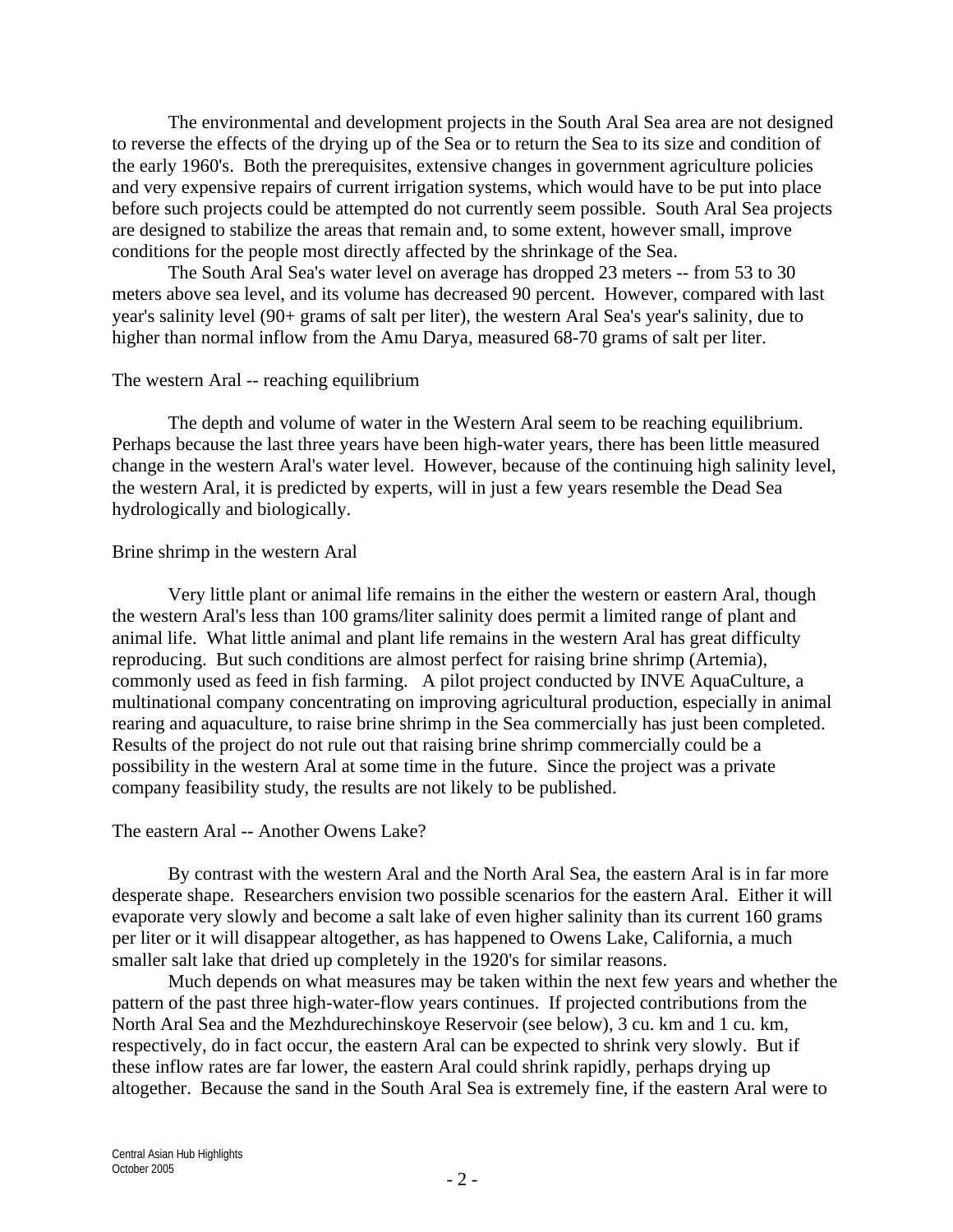disappear, the sand and salt storms already so problematic for both Central Asia and parts of Asia and Europe will certainly continue.

#### Barsakelmes Nature Preserve

The scale of the shrinkage of the eastern Aral is dramatically demonstrated by the fate of the Barsakelmes Nature Preserve, which the Expedition visited. The preserve used to be on what once was Barsakelmes Island. The island is now a peninsula connected to Kazakhstan. If the eastern Aral continues drying up at its current rate, within a few years the peninsula will be connected not only to the mainland but also to Vozrozhdeniye Island.

In the early twentieth century when Barsakelmes Nature Preserve was established, it was frequently the destination of Soviet scientific expeditions. The preserve's biosphere, typical of that of the South Aral Sea, had been almost unaffected by man because of its isolation. As a result, studies of the preserve's biosphere provide valuable, indeed priceless, data on the local ecosystem. In fact, data obtained by scientific expeditions between the early 1960's through the 1980's would be invaluable input for computer modeling of how such a sea's shrinkage and drying up have affected the surrounding biosphere. However, no computer modeling using the data has been done due to lack of financial resources.

By the late 1980's, after three decades of shrinkage of the Sea, the Sea's situation had become so acute that in 1989 researchers arranged for most of the animals in the Barsakelmes Nature Preserve to be air lifted to preserves in Turkmenistan, among them the Badkhyz nature reserve. By 1992-93, except for one ranger, Valentin Antonovich Skurotskii, who refused to leave, the island was uninhabited. When Skurotskii died in 1998, he had the honor of being the last person to be buried on the peninsula.



**The view to the former seabed of Barsakelmes island**



**September view of the sea bed, which is partially covered during the spring season**

#### Mezhdurechinskoye Reservoir

The International Fund to Save the Aral Sea, a Central Asian government body set up to coordinate Aral Sea projects, and the Uzbek Agency GEF are cooperating in a project to build the Mezhdurechinskoye (literally "between the rivers" or "mesopotamia") Reservoir near the Amu Darya delta. The purpose of the reservoir will be to collect the waters of the Amu Darya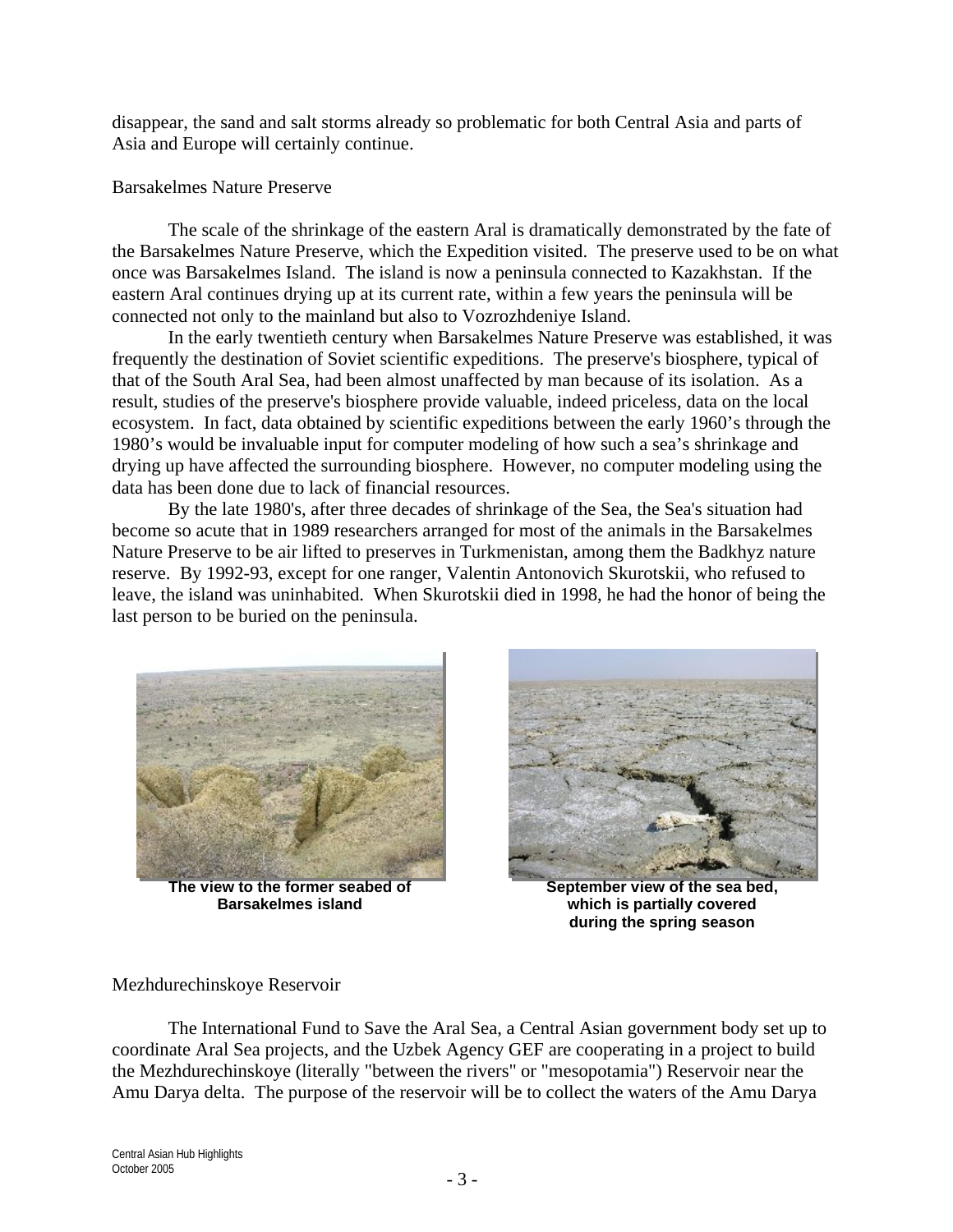into a system of lakes. Once the lakes are established and providing marshlands for fishing and drinking water for the local population, it is hoped that water can eventually be released into the eastern Aral, perhaps in quantities sufficient to forestall its complete drying up.

The Mezhdurechinskoye project is similar to, but smaller than, the World Bank project (nearly completed) to build a dike in the Syr Darya delta in the North Aral Sea (reported on in last month's "In Focus" article). The project, a component of the "Wetlands Development in the Amu Darya Delta," began in 2003 and is scheduled to be completed in 2007, at a cost of almost nine million USD. The Mezhdurechinskoye Reservoir project's dike has four water release gates, compared with the World Bank project dike's nine gates. Although the Mezhdurechinskoye project is only one-sixth of the size of the World Bank project in water volume, it will add one-third as much water as the World Bank project does, or about one cubic km of water annually to the eastern Aral, compared with hoped-for three cubic km of water that the World Bank project will add to the South Aral Sea as a whole.



**The view to the Amu Darya from the dike The view to Mezhdurechinskoye** 



**reservoir from the dike**

Sudochiye lakes system

Another successful South Aral Sea project the Expedition visited was the Sudochiye lakes system project, funded by GEF and implemented by the Ekoteks Consortium (Uzbekistan) and IBS Technology (USA). The Sudochiye lake region, formerly connected to the South Aral Sea when the Sea's water level stood at 53 meters, was cut off from the Sea when the water level dropped to 52 meters. The lake is a wide area of reed marshlands in the Amu Darya delta land into which Amu Darya irrigation water is shunted after being used to irrigate farmland in Uzbekistan and Turkmenistan.

The used water shunted into the Sudochiye lake system contains great quantities of salt and fertilizer constituents due to the nature of the agricultural practices and policies of Uzbekistan and Turkmenistan. The reeds of the Sudochiye lakes project purge the water of much of the salt, nitrogen, phosphorus, and heavy metals deposited by irrigation and farming practices. Since the last three years have been high-water-flow years for the Amu Darya, the Sudochiye lakes system is now quite large and its ecosystem is flourishing. According to measurements made by the Expedition, the salt content in the lakes this year is 6 grams of salt per liter, which enables the Sudochiye wetlands to support a wide variety of fauna, including fish, thus helping the local population eke out a livelihood. In addition to providing food for the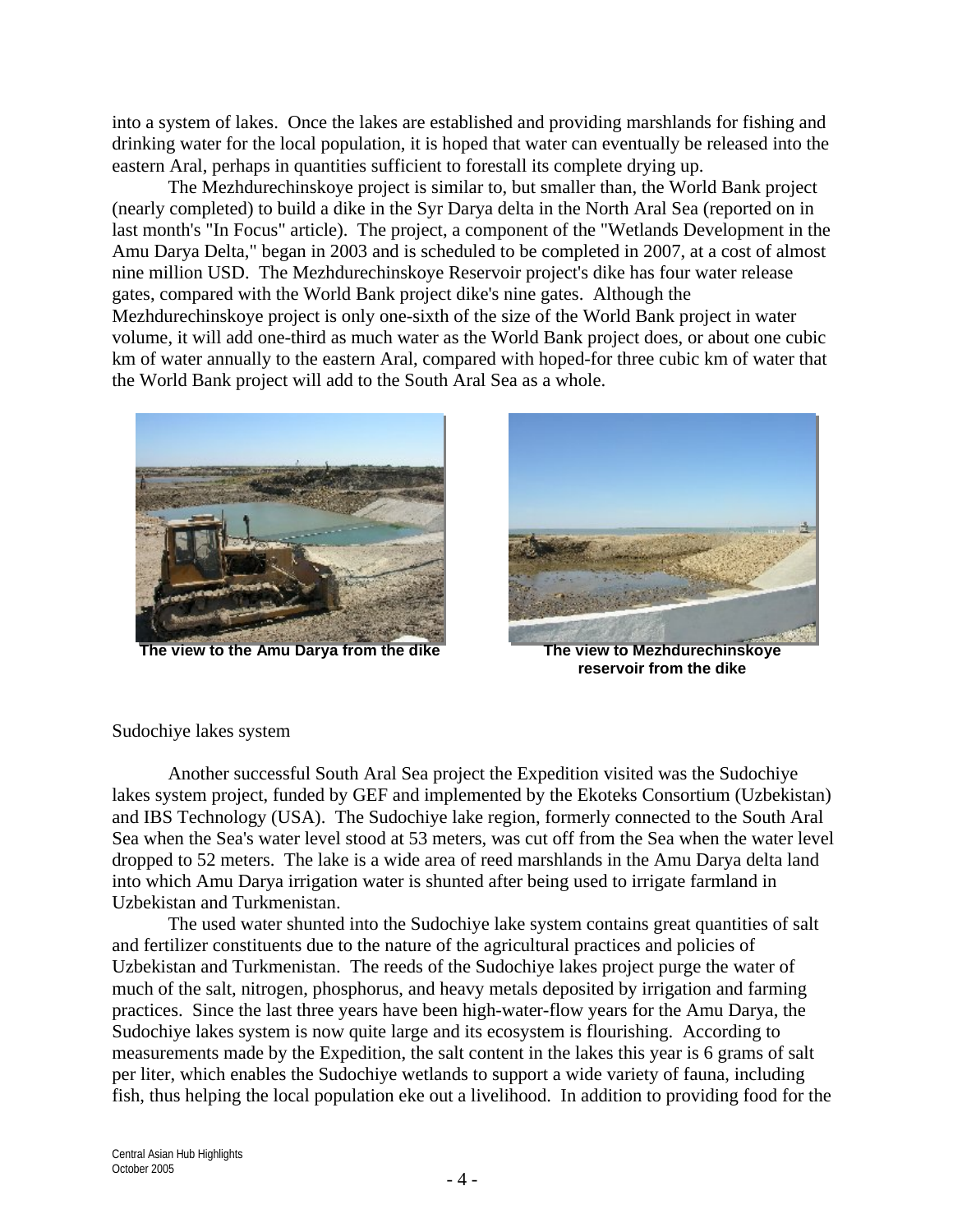local population, the wetlands also serve as a stopping point for flocks of migratory birds and support many local animal species that were once native to the area and are making a modest comeback in the ecosystem.



**Views of the Sudochiye lake system from the Ustyurt plateau**

Oil and Natural Gas Prospecting in Karakalpakstan

The Expedition's route to the western Aral ran west from Muynak (formerly on the seacoast before the Sea dried up) and north to the Ustyurt Plateau along the western border of the western Aral in the Autonomous Republic of Karakalpakstan -- the most adversely affected and the poorest region in the entire Aral Sea area, and for that matter, the poorest region in Uzbekistan. Eons ago this area was covered by an ancient vast inland sea that has since broken up into the Mediterranean, Black, Caspian and Aral Seas and into other smaller salt lakes and seas. Like many other ancient marine sites, Karakalpakstan is a place where oil and gas can be found.

Along the Expedition's route, which traversed the now dried up Aral seabed, numerous oil and natural gas drilling rigs are visible. Rig owners include Uzbek, Russian, and Chinese firms, while recent agreements have included South Korean and Malaysian oil firms as well (see news item for Uzbekistan below). Enough natural gas has been found to warrant the construction of a natural gas condensate processing plant in Uchsay, outside of Muynak, which also supplies natural gas for auto fuel and for heating. Local cars carry natural gas fuel tanks and there is an extremely small diameter natural gas pipeline that runs along the highway from Muynak to Uchsay. The small settlements along the pipeline are reaping benefits from the newly found natural gas by tapping into the pipeline to obtain fuel for cooking and heating.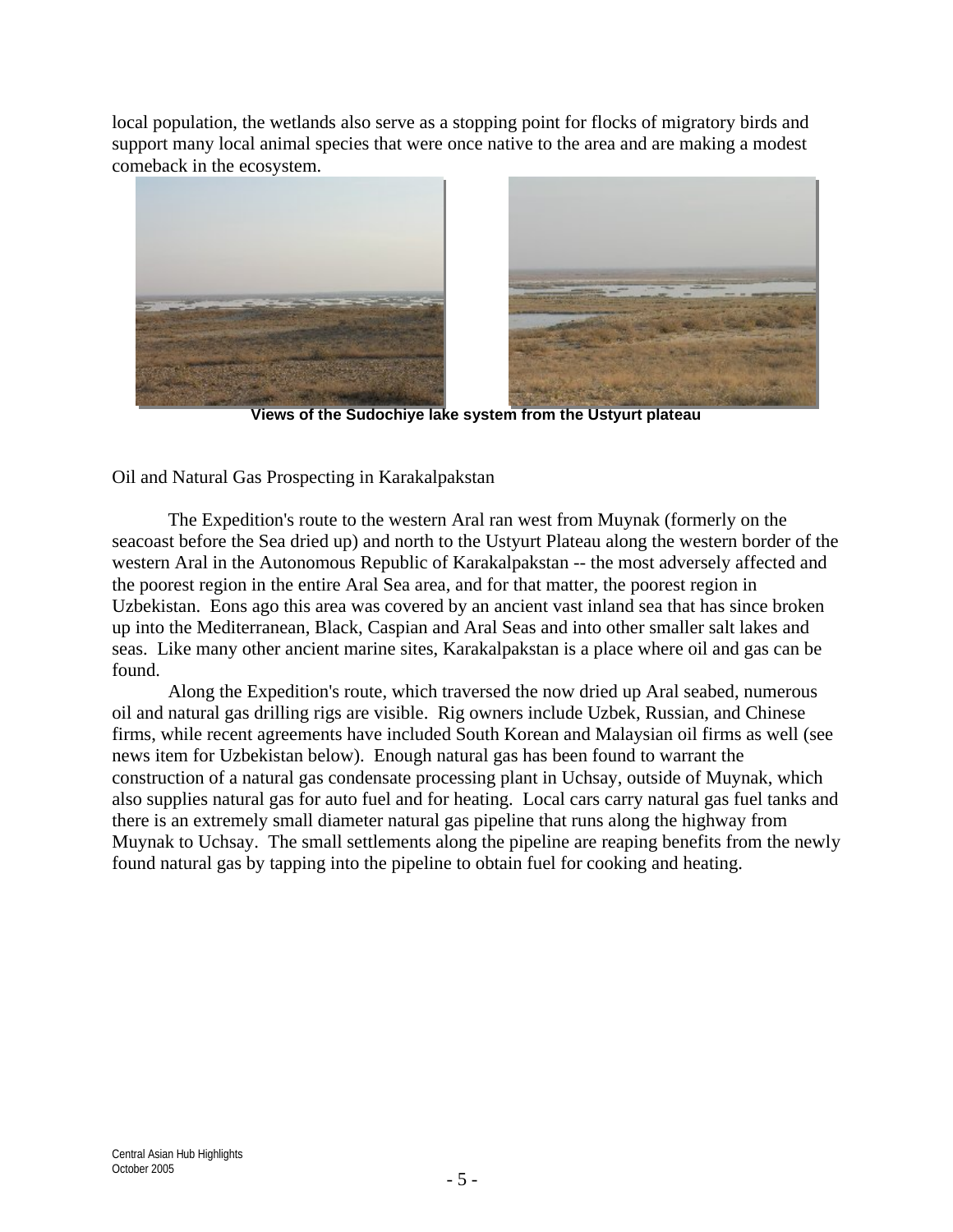

**View of oil drilling rig near Muynak**

The light far away at the end of the tunnel

Although there was no running water in Muynak and the hotel in Nukus had electricity problems, there are signs of change in the right direction, in addition to the benefits from the pipeline noted above. An important factor is the simple passage of time. A new generation has been born and brought up without direct memory of the Aral Sea as it was before the disaster. Many of the ships left marooned on the dried up seabed are gone, having been cut up and sent/sold to China for scrap metal. One of the members of the Expedition, who had not been to Nukus and Muynak for two years, felt he could see some signs of change for the better. The REO and ES noted a number of new cane fences in villages along the route and instances of cane fences being replaced by brick walls.

Karakalpakstan without a doubt remains the Aral Sea region's and Uzbekistan's most impoverished region, but it may, repeat may, be poised to start experiencing some economic gains, if oil and natural gas ventures there should become commercially successful, and if benefits from that success should trickle down to the local populace.

| <b>Organization/Program Name</b>                              | <b>Internet Address</b>                          |
|---------------------------------------------------------------|--------------------------------------------------|
| Aral Sea Basin Donors Community                               | http://www.cawater-<br>info.net/donors/index.htm |
| Caspian Environment Program                                   | http://www.caspianenvironment.org                |
| <b>Central Asian Development Gateway</b>                      | http://www.cagateway.org                         |
| Central Asian Interstate Commission for Water<br>Coordination | http://www.icwc-aral.uz                          |

#### *USEFUL LINKS FOR INFORMATION ON PROJECTS/DONORS*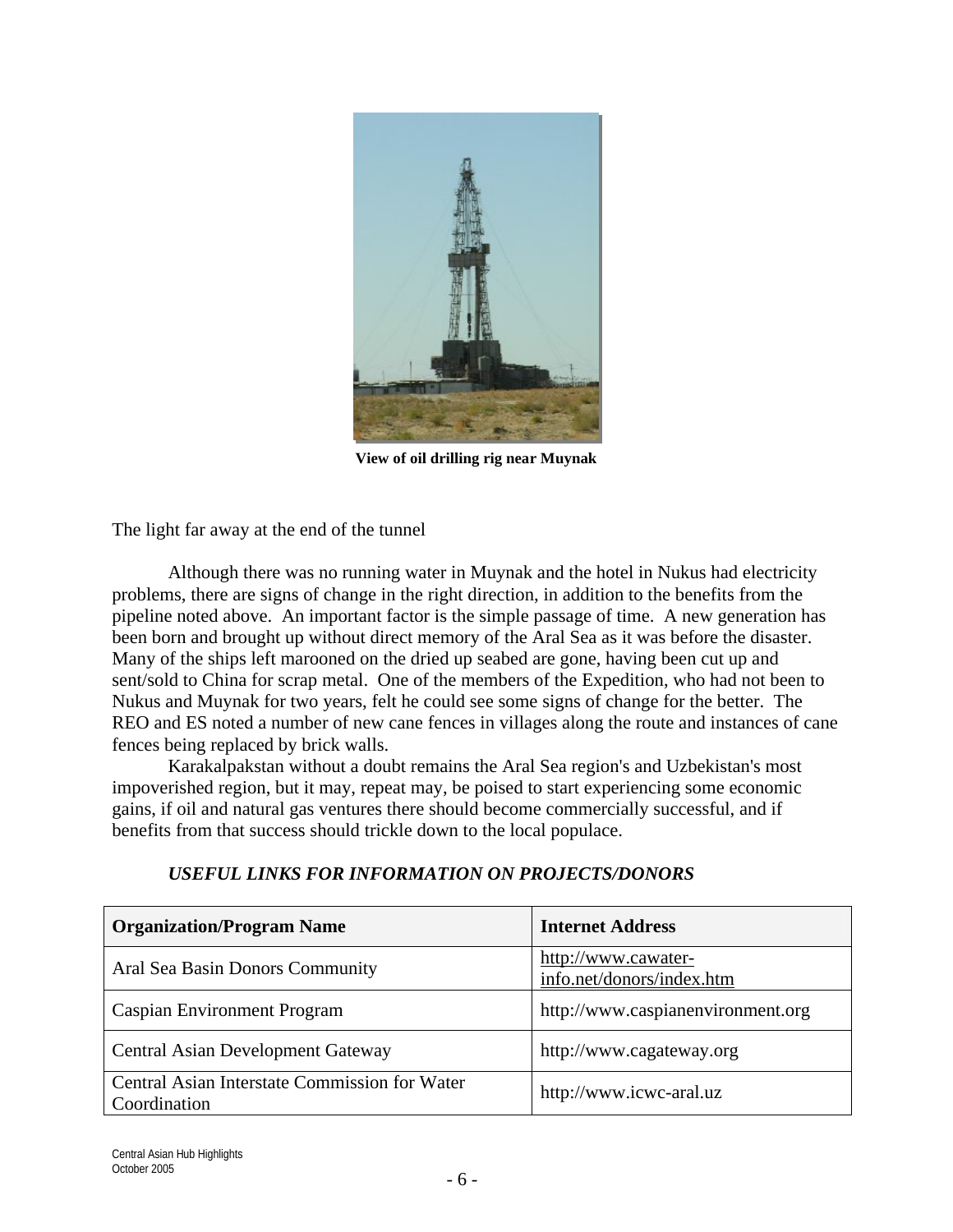| <b>Organization/Program Name</b>                                                            | <b>Internet Address</b>                                              |  |
|---------------------------------------------------------------------------------------------|----------------------------------------------------------------------|--|
| Central Asian Natural Resources Management Project                                          | http://www.nrmp.uz                                                   |  |
| Central Asian Water Users Association Support<br>Project                                    | http://www.wuasp.uz                                                  |  |
| Danish Society for a Living Sea and NGO Aral Tenizi<br>"Aral Sea Fishery Project"           | http://www.aralsea.net/en/index.htm                                  |  |
| Donor Activities in Kyrgyzstan                                                              | http://www.donors.kg/                                                |  |
| Donor Assistance Database for Kazakhstan                                                    | http://www.undp.kz/projects/start.html?<br>type=internet             |  |
| EU TACIS projects in Kyrgyzstan, Kazakhstan and<br>Tajikistan                               | http://www.delkaz.cec.eu.int/index.php?<br>link_to=project_lists⟨=en |  |
| German Center for Development Research                                                      | http://www.zef.de                                                    |  |
| Global Fund to Fight AIDS, Tuberculosis, and Malaria                                        | http://www.theglobalfund.org/en                                      |  |
| International Fund for Saving the Aral Sea                                                  | http://www.ec-ifas.org                                               |  |
| <b>International Science and Technology Center</b>                                          | http://www.istc.ru                                                   |  |
| <b>Law Reform in Transition States</b>                                                      | http://www.cis-legal-reform.org                                      |  |
| Organization for Security and Cooperation in Europe<br><b>Center in Bishkek</b>             | http://www.osce.org/bishkek                                          |  |
| Scientific Information Center of the Interstate<br><b>Commission for Water Coordination</b> | http://www.sic.icwc-aral.uz                                          |  |
| Special Program for Economies of Central Asia                                               | http://www.unece.org/speca                                           |  |
| Swiss Cooperation in Central Asia                                                           | http://www.swisscoop.uz                                              |  |
| Times of Central Asia                                                                       | http://www.timesca.com                                               |  |
| UN Coordination Unit in Tajikistan                                                          | http://www.untj.org/database/                                        |  |
| United Nations Children's Fund                                                              | http://www.unicef.org                                                |  |
| <b>United Nations Development Program</b>                                                   | http://www.undp.org                                                  |  |
| United Nations Economic Commission for Europe                                               | http://www.unece.org                                                 |  |
| United Nations Educational, Science, and Cultural<br>Organization                           | http://www.unesco.org                                                |  |
| <b>United Nations Population Fund</b>                                                       | http://www.unfpa.org                                                 |  |
| United Nations Program on HIV/AIDS                                                          | http://www.unaids.org                                                |  |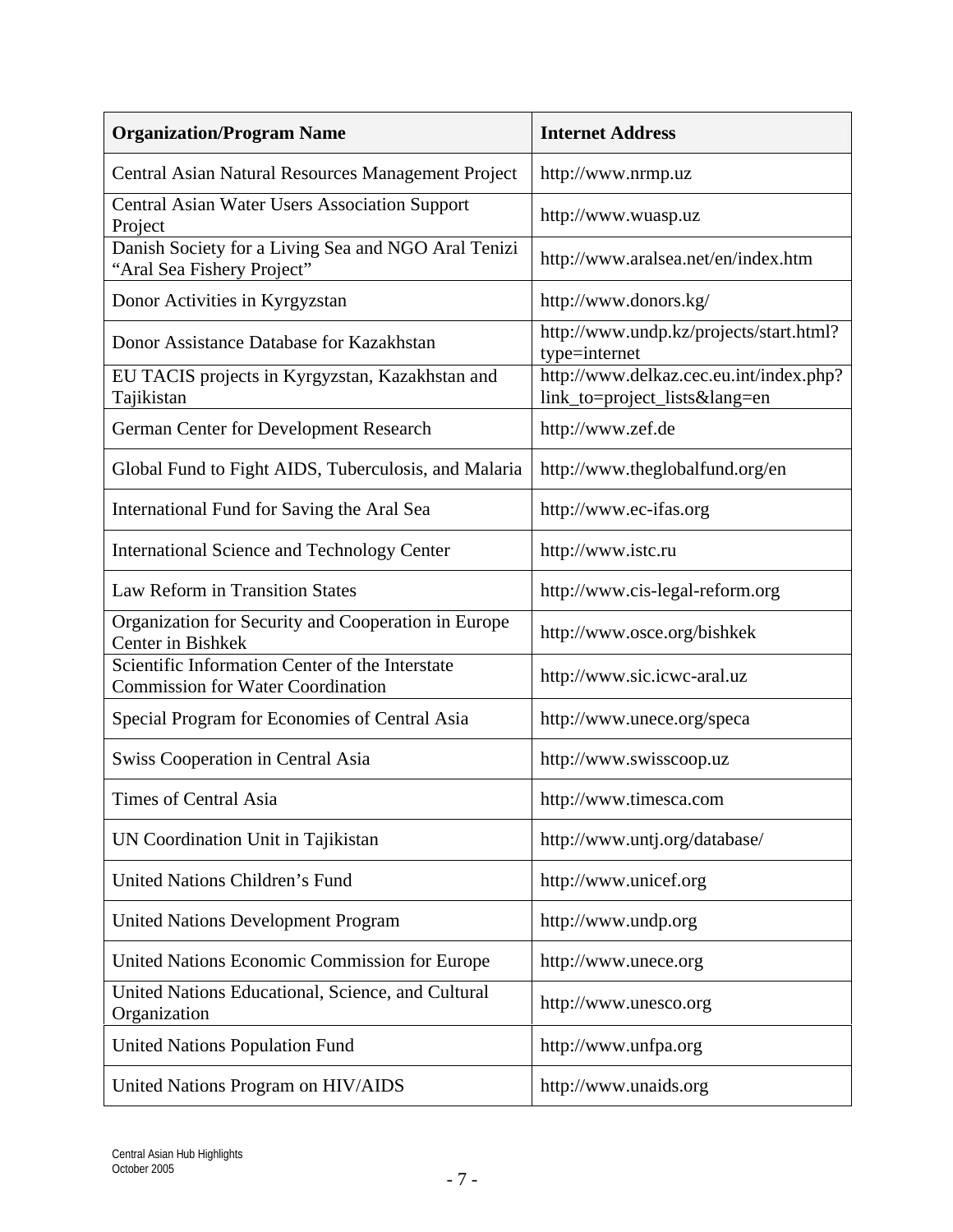| <b>Organization/Program Name</b>                           | <b>Internet Address</b>  |
|------------------------------------------------------------|--------------------------|
| United States Agency for International Development         | http://www.usaid.gov     |
| United States Center for Disease Control and<br>Prevention | http://www.cdc.gov       |
| World Bank                                                 | http://www.worldbank.org |
| World Health Organization                                  | http://www.who.org       |
| World Meteorological Organization                          | http://www.wmo.org       |

# **CENTRAL ASIAN ENVIRONMENTAL LINKS**

| www.carec.kz           | Central Asian Regional Environmental Center                              |
|------------------------|--------------------------------------------------------------------------|
| www.ec-ifas.org        | Executive Committee of the International Fund for Saving the<br>Aral Sea |
| www.icwc-aral.uz       | Interstate Commission for Water Coordination of Central Asia             |
| www.nature.kz          | Ministry of Environmental Protection of the Republic of<br>Kazakhstan    |
| www.mecd.gov.kg        | Ministry of Ecology and Emergency Situations of the Kyrgyz<br>Republic   |
| www.uznature.uz        | State Committee for Nature Protection of the Republic of<br>Uzbekistan   |
| www.nif.kz             | National Innovation Fund of Kazakhstan                                   |
| http://academ.aknet.kg | National Academy of Sciences of Kyrgyzstan                               |
| www.academy.uz         | Academy of Sciences of Uzbekistan                                        |
| www.uzsci.net          | Uzbekistan Science Network                                               |

# **UPCOMING ESTH-RELATED EVENTS 2005-2007**

## **2005**

| <b>Date</b>   | <b>Event/Activity</b>                                                            | Location      |
|---------------|----------------------------------------------------------------------------------|---------------|
| October 17-28 | UN Convention to Combat Desertification, 7th<br>Conference of the Parties (COP7) | Nairobi       |
| October 18-20 | Global Village Energy Partnership Members<br>Assembly                            | <b>Brazil</b> |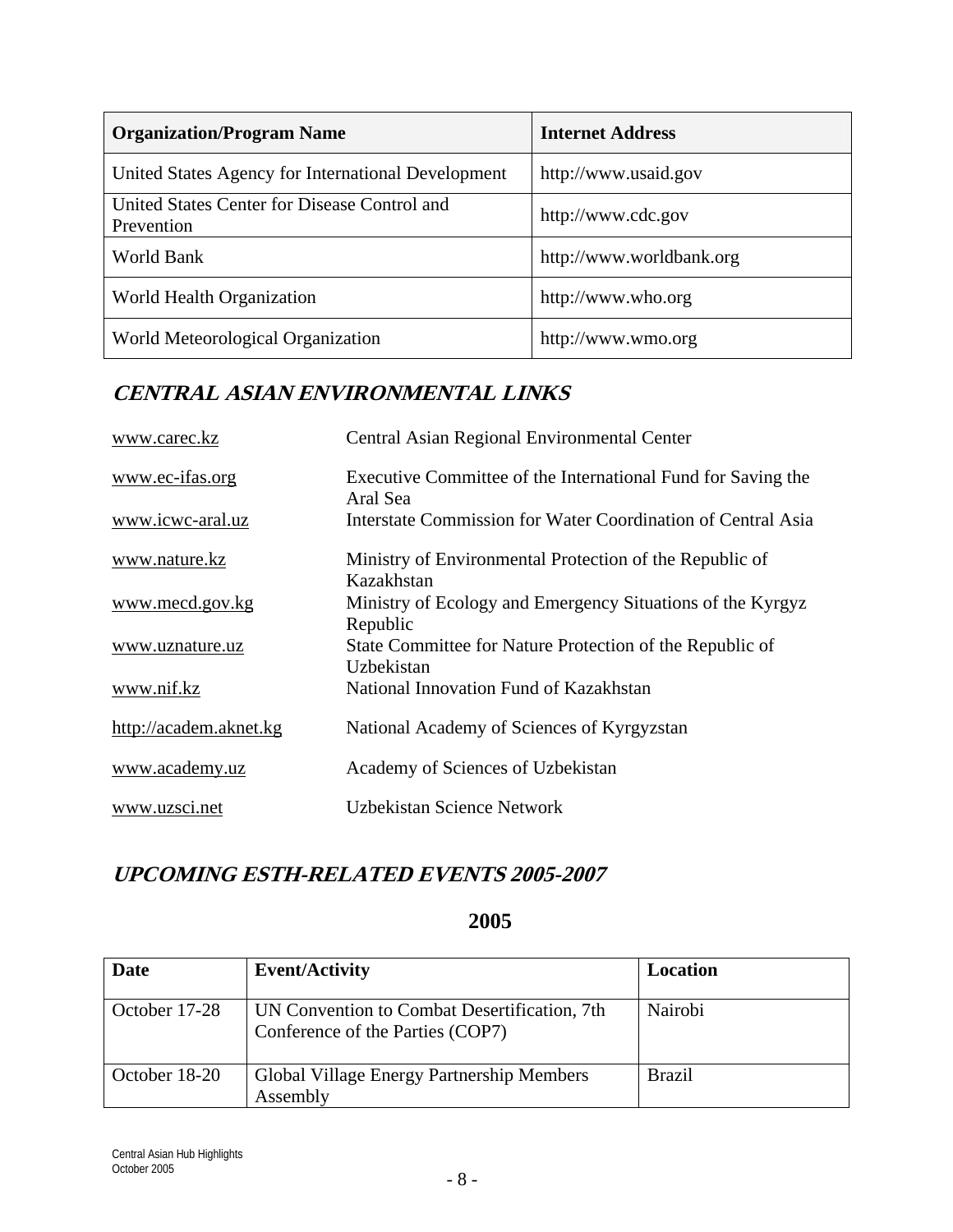| October 19-21 | 7th APEC Energy Ministerial Meeting                                      | So. Korea                      |
|---------------|--------------------------------------------------------------------------|--------------------------------|
| October 30-   | ESTH hub regional travel to Turkmenistan                                 | <b>TBD</b>                     |
| November 6    |                                                                          |                                |
| November 5-6  | Central Asia Regional Economic Cooperation<br><b>Ministerial Meeting</b> | <b>Bishkek</b>                 |
| November 7-8  | Bonn Renewable Energy Follow-up Conference                               | Beijing                        |
| November 8-15 | <b>Ramsar Wetlands Convention - COP</b>                                  | Uganda                         |
| November 21-  | OECD Energy Efficiency and Water S&T                                     | South Africa                   |
| 22            | <b>Collaboration Workshop</b>                                            |                                |
| November 28-  | <b>UNFCCC COP 11/MOP 1</b>                                               | Montreal                       |
| December 9    |                                                                          |                                |
| November      | CSD Regional Implementation Mtg - West Asia                              |                                |
| (TBD)         | (ESCWA), Part 2                                                          |                                |
| November      | <b>CAREC Board meeting</b>                                               | <b>TBD</b>                     |
| (TBD)         |                                                                          |                                |
| November      | ESTH hub regional travel to Kyrgyzstan                                   | <b>TBD</b>                     |
| (TBD)         |                                                                          |                                |
| December      | <b>ESTH</b> hub regional travel to Tajikistan                            | <b>TBD</b>                     |
| (TBD)         |                                                                          |                                |
| <b>TBD</b>    | Symposium VI: Caspian Sea "The Link Between"                             | <b>Caspian Littoral States</b> |
|               | <b>Great Civilizations"</b>                                              |                                |
| (TBD)         | CSD Regional Implementation Mtg - Asia $\&$                              |                                |
|               | Pacific (ESCAP)                                                          |                                |

# **2006**

| January            | <b>ESTH</b> hub regional travel to Turkmenistan                              | <b>TBD</b>     |
|--------------------|------------------------------------------------------------------------------|----------------|
| Feb 2              | World Wetlands Day                                                           | Global         |
| February 7-9       | <b>UNEP Governing Council/Global Ministerial</b><br><b>Environment Forum</b> | Dubai          |
| February           | <b>ESTH</b> hub regional travel to Kazakhstan                                | <b>TBD</b>     |
| March 16-22        | Fourth World Water Forum                                                     | Mexico City    |
| <b>March 19-24</b> | International Conference on Emerging Infectious<br><b>Diseases</b>           | Atlanta        |
| March<br>(TBD)     | World Bank Energy Week                                                       | Washington, DC |
| March              | <b>ESTH</b> hub regional travel to Kyrgyzstan                                | <b>TBD</b>     |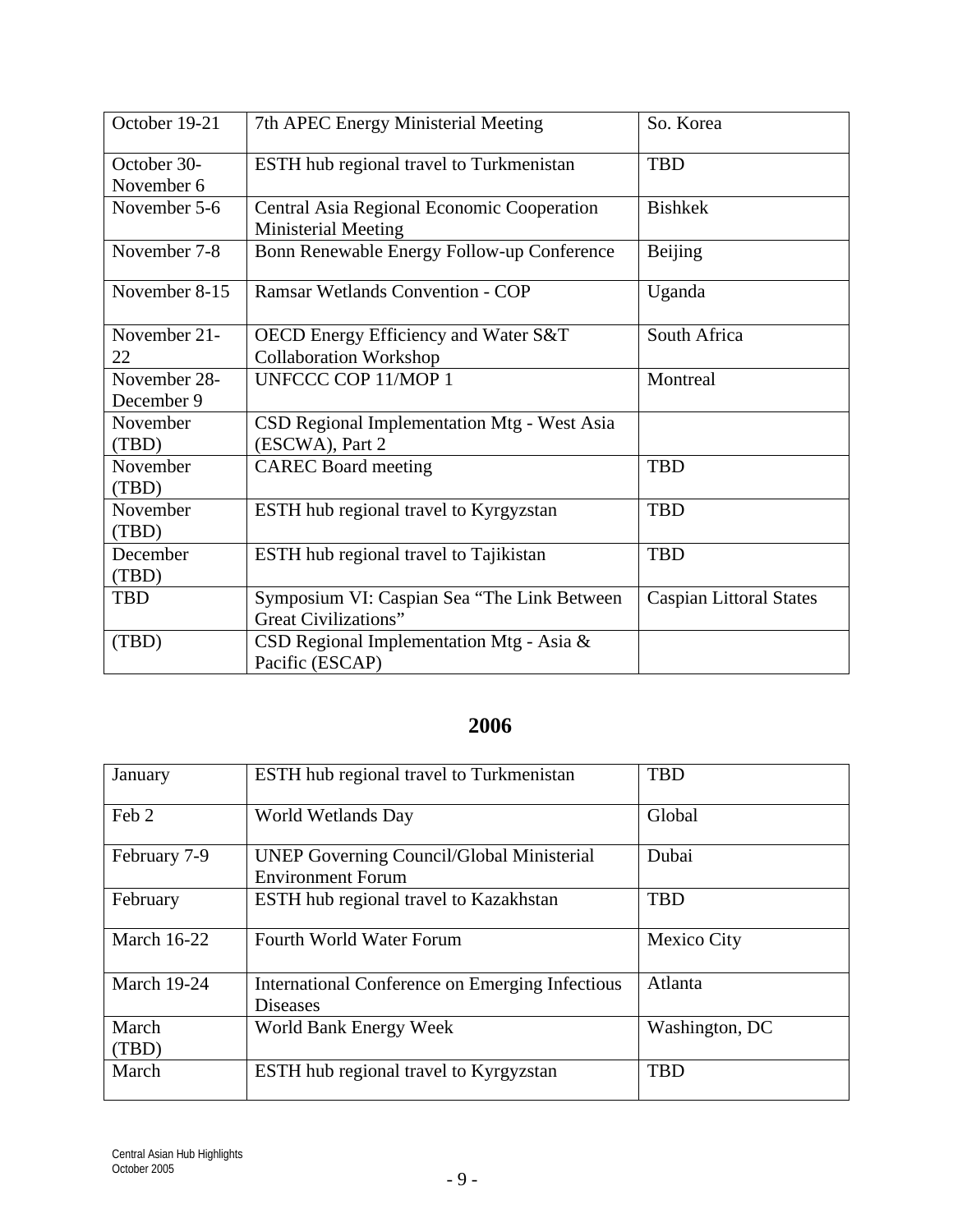| April 3-6  | Sixth International Symposium on Avian        | Cambridge, UK    |
|------------|-----------------------------------------------|------------------|
|            | Influenza                                     |                  |
|            |                                               |                  |
| April      | ESTH hub regional travel to Tajikistan        | <b>TBD</b>       |
| May 1-12   | UN Commission on Sustainable Development 14   | New York         |
|            | - Energy "Review Session"                     |                  |
| May 10-12  | <b>UNFCCC Carbon Expo</b>                     | Cologne, Germany |
| May        | ESTH hub regional travel to Turkmenistan      | <b>TBD</b>       |
| June 19-21 | The Future of Drylands                        | Tunisia          |
| June       | ESTH hub regional travel to Kazakhstan        | <b>TBD</b>       |
| July       | ESTH hub regional travel to Kyrgyzstan        | <b>TBD</b>       |
| August     | ESTH hub regional travel to Tajikistan        | <b>TBD</b>       |
| September  | ESTH hub regional travel to Turkmenistan      | <b>TBD</b>       |
| October    | ESTH hub regional travel to Kazakhstan        | <b>TBD</b>       |
| November   | ESTH hub regional travel to Kyrgyzstan        | <b>TBD</b>       |
| December   | <b>ESTH</b> hub regional travel to Tajikistan | <b>TBD</b>       |

#### **2007**

| February 26-    | UN CSD Intergovernmental Preparatory Meeting | New York |
|-----------------|----------------------------------------------|----------|
| March 1         |                                              |          |
| April $30$ -May | UN Commission on Sustainable Development 15  | New York |
|                 | - Energy "Policy Session"                    |          |

# **ESTH-RELATED NEWS STORIES FROM CENTRAL ASIA**

The information below, gathered from news sources from across the region, has not been checked for accuracy. The views expressed in these stories do not necessarily reflect those of the Central Asian ESTH Hub or its constituent posts.

#### **Kazakhstan**

## **STATE DRINKING WATER PROGRAM A STRATEGIC PRIORITY**

In an interview with Kazinform on September 27, 2005, the Chair of the Kazakh Water Resources Committee, Anatoly Ryabtsev outlined the Committee's strategic priorities for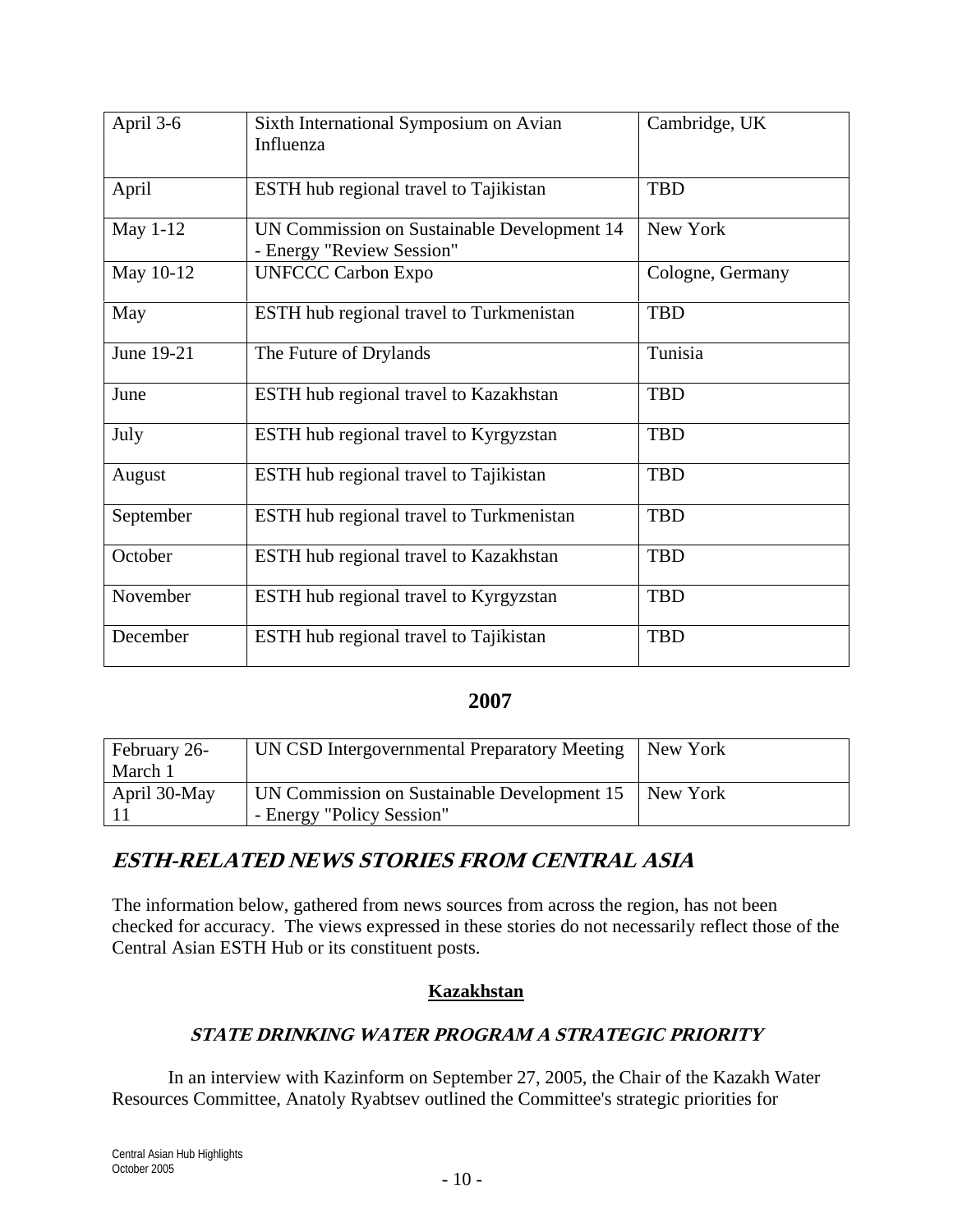Kazakhstan's water supply infrastructure. According to Ryabtsev, the country's water supply is improving from year to year thanks in large part to implementation of the 2002-2010 State Drinking Water Program. It is estimated the program will cost a total of KZT 115 billion, of which KZT 33.2 billion was spent during 2002-2004. During the next five-year period the program will focus on the repair and construction of the water supply's centralized infrastructure, allocating KZT 60 Billion for such projects. Ryabtsev also noted that a number of international financial institutions such as the World Bank, the ADB, the Kuwait Fund for Arab Economic Development, the Islamic Development Bank, as well as bilateral donors, are closely involved in water supply projects throughout Kazakhstan.

#### **ENVIRONMENTAL PROTECTION MINISTRY TO OPEN OFFICE IN BAIKONUR**

In a statement to the Kazakh Parliament on September 19, 2005, Minister for Environmental Protection Aitkul Samakova confirmed the Environmental Protection Ministry's plans to open an office in Baikonur in the near future. Reporting that the Ministry has notified the Russian Space Agency of its plans to do so with the expectation the Ministry's office will be opened in Baikonur soon, Samakova emphasized that the absence of Kazakhstan environmental protection representation at Baikonur is not in accordance with the provisions of the Agreement Between the Government of Kazakhstan and the Government of Russia on the Environment and Environmental Protection, whereby, as of June 2, 2005, arrangements governing environmental activities of the Ministry of Environmental Protection of Kazakhstan and the Russian Space Agency are to be set forth in a separate protocol requiring the Russian Space Agency to comply with the environmental laws of Kazakhstan.

#### **Kyrgyzstan**

#### **MATERNAL AND INFANT MORTALITY RATES REMAIN HIGH**

Health officials in Bishkek announced September 22 that maternal and child mortality rates in Kyrgyzstan are still unacceptably high, especially in rural parts of the country. Kyrgyzstan began using WHO criteria for determining maternal and infant mortality figures in 2004. According to Government statistics, in 2004, 52 infants per 1,000 died before, during, or just after birth and 110 per 100,000 women died during childbirth. Deaths of babies and mothers during childbirth remain alarmingly common in rural Kyrgyzstan where access to any kind of health care is very limited.

In addition to such high death rates, six out of 10 births in rural Kyrgyzstan result in complications and illnesses gravely affecting both mothers and infants, often permanently. The poverty of the rural population, the lack of medicine and OB-GYN equipment and poorly trained medical personnel are the main reasons for the very high risks associated with childbirth. The unavailability of contraceptives and lack of knowledge about their use keep birth rates high, putting mothers and infants at high risk with each successive pregnancy.

#### *HOUSING CONSTRUCTION ORDERED HALTED WHERE CATTLE KILLED BY ANTHRAX ARE BURIED IN BISHKEK*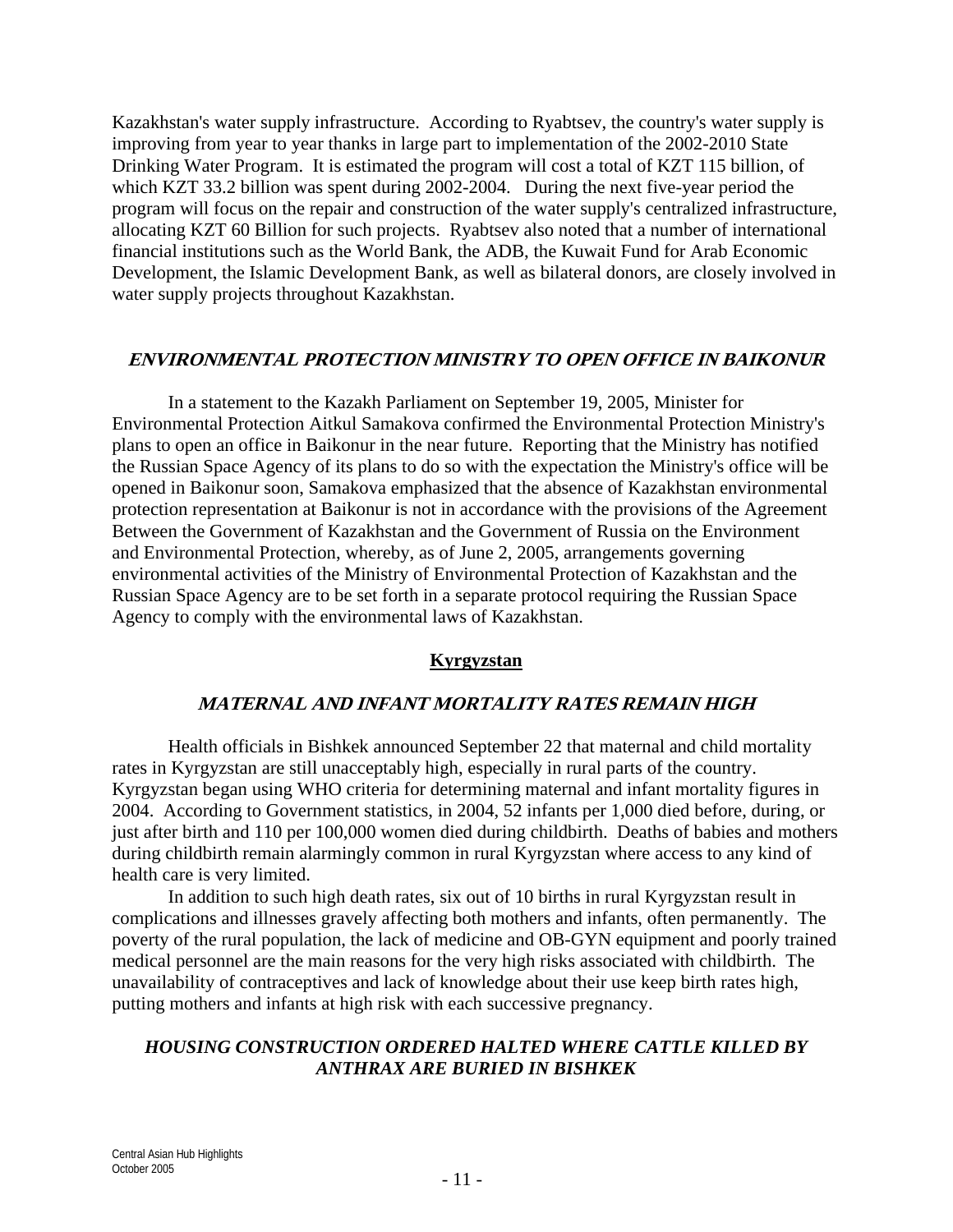A September 27 Vecherniy Bishkek article reports that the Bishkek Public Architecture Oversight Board has ordered that housing construction be stopped in the Ala-Too residential area where cattle that died of anthrax during an anthrax outbreak in 1940 are buried. At the time of the anthrax outbreak, the burial site was located on the Red Dawn collective farm, which was then outside the city limits of Bishkek. A Vecherniy Bishkek reporter who visited Ala-Too said that builders are ignoring the Board's order and housing construction is continuing, in some cases as close as 100 meters from the burial site, even though there is an ordinance banning construction less than 250 meters from the perimeter of the burial site. Only half of the site is covered with concrete, and that is in disrepair. Although regulations require that the site be fenced in and that signs be posted identifying it as an anthrax burial site, the site is not fenced in and no signs are posted identifying it. The Bishkek Mayor's Office, which is responsible for such matters, has not complied with the regulations for lack of funds. The Ala-Too anthrax burial site is just one of over 1200 registered anthrax sites across Kyrgyzstan, most of which are in the southern regions of the country and unfenced and unidentified.

#### **Tajikistan**

#### *HAZARDOUS SUBSTANCE POLLUTION FROM ALUMINUM PLANT CONTINUES*

According to estimates by UNDP experts, the Tajik Aluminum Plant (TAP) annually discharges more than 21,000 tons of hazardous substances into the atmosphere. This pollution adversely affects the region and is creating tensions between Tajikistan and Uzbekistan. TAP's hazardous substances are responsible for the high rate of respiratory diseases, especially among children, the increase in the infant mortality rate, the increased number of miscarriages, and the high rate of skin cancer, according to the proceedings of a meeting UNDP Dushanbe held September 19.

Senior officials and experts from Uzbekistan's Ministry of Health and its Committee for Environmental Protection met with journalists in Tashkent September 19 to express their concern about the situation. Representatives of Russky Aluminy (Russian Aluminum or RusAl) claimed that the company would take environmental impact into consideration as it pursues its investment projects in Tajikistan and comply with international standards for openness and access to information. RusAl plans to spend US\$160 million to build two TAP electrolysis workshops with an annual capacity of 100,000 tons near the town of Tursunzoda. It also plans to build a new aluminum smelter with an annual capacity of 200,000 tons in the south of Tajikistan.

#### *GROUNDBREAKING CEREMONY FOR ROGHUN POWER PLANT POSTPONED*

The Roghun hydroelectric power station groundbreaking ceremony scheduled for September 7 was postponed until later in the month, according to the Tajik Ministry of Power Engineering. The decision to postpone the ceremony was made by the Tajik Government so that Russian Federation Prime Minister Mikhail Fradkov would be able to participate in the ceremony. Oleg Deripaska, RusAl's top manager, who met with Russian President Vladimir Putin prior to the postponement, said that during Putin's official visit to Dushanbe last fall, the Russian and Tajik governments agreed to resume construction of the power station after a 12 year construction hiatus. At that point RusAl made the decision to spend around USD 1.2 billion to complete construction of the station, the largest such station in Central Asia. Construction,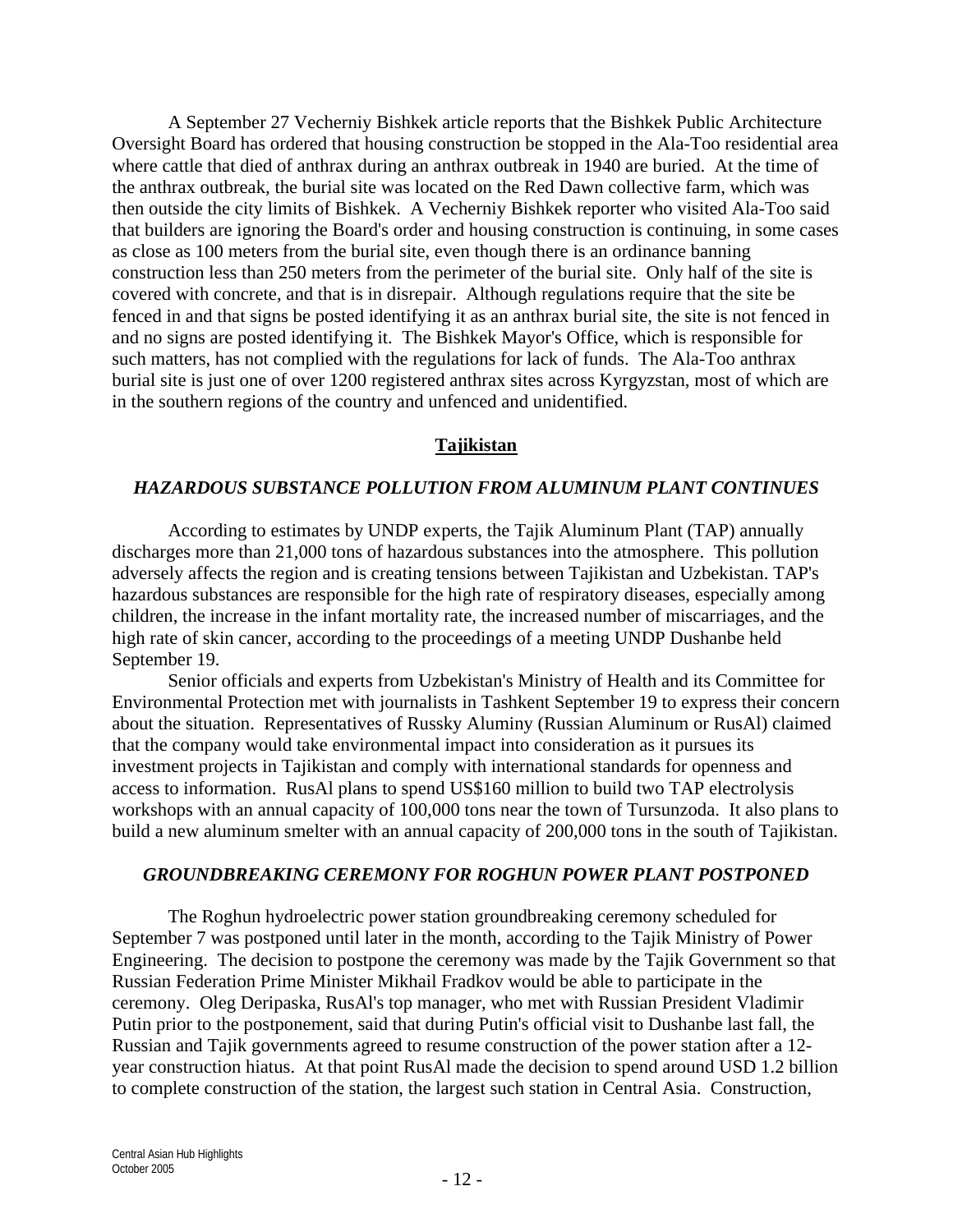which began in March 1981, was suspended in 1993 because of a lack of funds and social and political problems in Tajikistan. The 3,600-megawatt power station will generate 23.3 billion kilowatt/hours of electricity annually, 25 % of which will go to meet Tajikistan's electricity needs, 25% of which will be exported to Kazakhstan through the Uzbek power grid, and the other 50% of which will be exported to Pakistan, Afghanistan and Iran.

#### **Turkmenistan**

#### **RECORD NUMBERS OF TURKMEN VISIT UZBEKISTAN FOR HEALTH CARE**

The state of Turkmenistan's health care system is a factor in many Turkmen citizens traveling to neighboring Uzbekistan to seek medical treatment. Most Turkmen "health tourists" come from Tashauz and Lebab provinces, situated along the Uzbek border. Uzbekistan is the closest option for the treatment of serious illnesses for Turkmen citizens living outside of Ashgabat following Turkmenistan President Saparmurat Niyazov's dismissal of approximately 15,000 health care workers in 2004 and his closure of hospitals and clinics outside the capital Ashgabat in February of this year.

#### *ASHGABAT INTERNATIONAL HEALTH EXHIBITION AND CONFERENCE RESCHEDULED*

September 20 Turkmenistan President Saparmurat Niyazov signed a decree rescheduling an international health exhibition and conference originally scheduled to be held in October in Ashgabat. It will now be held December 12-14. Marking the State Health Program's 10th anniversary, the exhibition and conference, according to the Ministry of Health Care and the pharmaceutical industry of Turkmenistan, will "showcase for the international community Turkmenistan's major successes in health care and in pharmacy and will expand cooperation and share experiences in those fields."

#### **Uzbekistan**

#### **CONSORTIUM TO EXPLORE ARAL SEA NATURAL GAS RESERVES**

A consortium of state-owned companies from Uzbekistan, China, Malaysia, Russia, and South Korea will develop natural gas fields in the Aral Sea's dried up seabed. Uzbekneftegaz, China National Petroleum Corporation, Petronas Carigali Overseas of Malaysia, LUKoil Overseas of Russia, and Korea National Oil Corporation will each hold a 20 percent stake in the consortium. Experts told the Russian journal "Vedomosti" on September 9, 2005, that the companies may invest up to USD 2 billion to find recoverable reserves of up to 1 trillion cubic meters of natural gas. Stakeholders will complete a feasibility study within the next two months with a view to signing a production sharing agreement in 2006.

#### *UZBEKISTAN'S FIRST INTERNATIONAL COTTON FAIR HELD IN OCTOBER*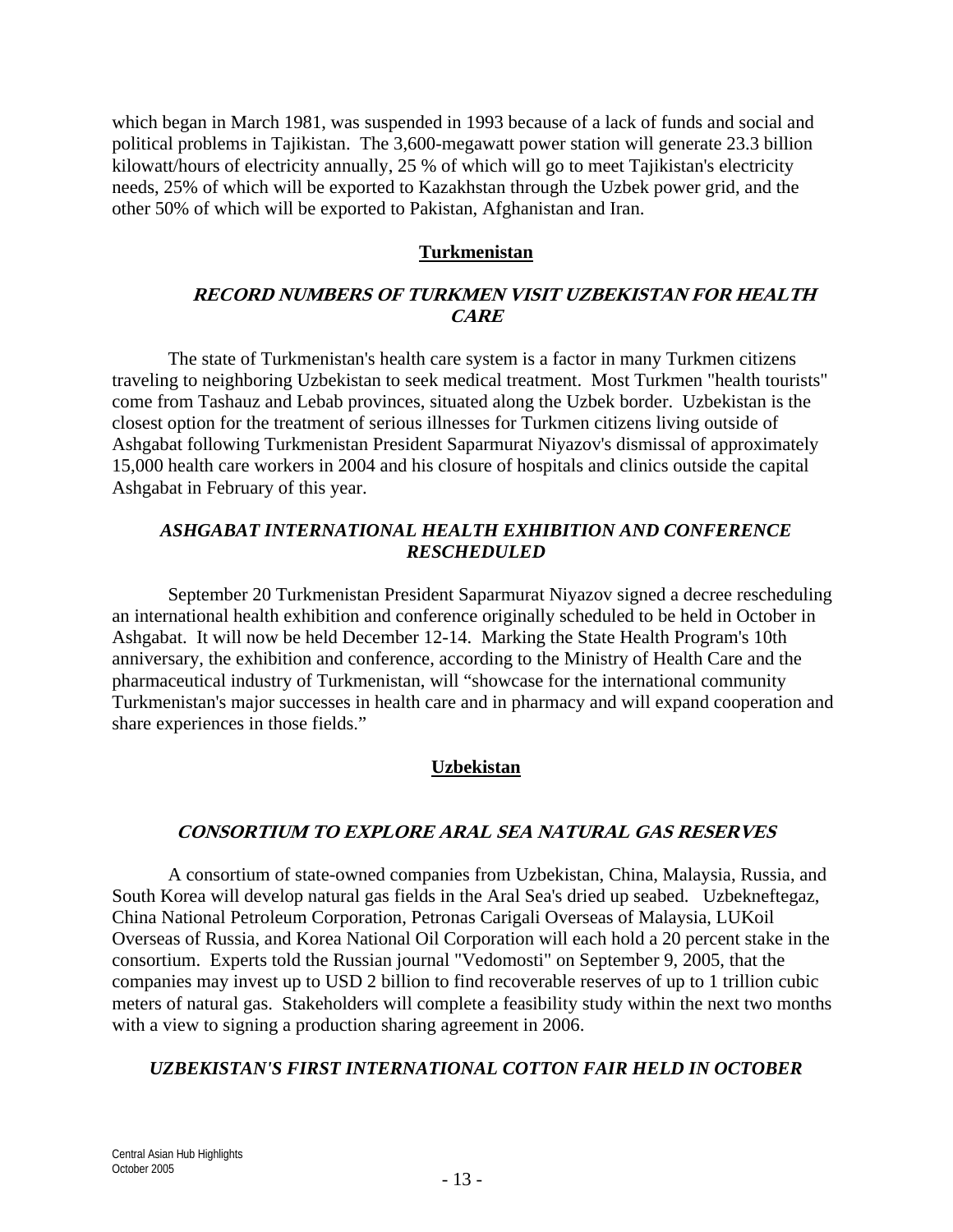Uzbekistan's first international cotton fair was held in Tashkent October 10-11. The Government of Uzbekistan and Cotton Outlook magazine organized the event, which was expected to attract companies from Southeast Asia, the CIS and Europe. The main goal of the event is to develop long-term trade relations and facilitate the conclusion of cotton fiber delivery contracts. Uzbekistan is the world's sixth largest cotton producer and its second largest cotton exporter. While cotton is by far the Uzbek economy's largest producer of hard currency, it also causes some of Central Asia's gravest environmental problems -- water degradation and pollution, soil salinization, desertification, etc.

## **FYI: INFORMATION OBTAINED FROM OTHER ORGANIZATIONS WORKING IN ENVIRONMENT, SCIENCE, TECHNOLOGY, AND HEALTH**

#### **Watershed Academy Web-Based Training**

The U.S. Environmental Protection Agency Office of Water in 1994 created the Watershed Academy to provide training courses and educational materials on the basics of a watershed approach for a distance-learning audience. The target audience includes local, state, and national level officials as well as citizens and private practitioners of watershed management. The Watershed Academy includes live watershed training courses, as well as Web-based training.

The distance learning modules on key watershed management topics run half an hour to two hours long each. A Watershed Management Training Certificate can be obtained by those who complete 15 modules and pass self-tests with scores of 70% or higher (re-testing is permitted). Currently, there are over 35 modules, with more under development. Scientists and non-scientists, local, state, and national government agency staff, community leaders, consultants, college students, citizens from the U.S. and abroad have completed the certificate program.

The modules can also be used as the framework for a watershed course, to which teachers can add their own lectures, readings, and discussions. The length and complexity of the modules vary, but most are at first-year university level of instruction. The modules can be used as basic training for beginners or as review or acquaintance with new watershed principles.

The modules are divided into the following categories:

#### **Introductory/Overview Modules**

These modules introduce the principles of the watershed approach and the value of working at a watershed level.

#### **Watershed Ecology Modules**

These modules show that watersheds are natural systems that provide substantial benefits to people and the environment when they are kept in good condition.

#### **Watershed Change Modules**

These modules describe both natural and human-induced changes in watersheds, and compare normal changes with changes of concern.

#### **Analysis and Planning Modules**

These modules address how watershed planning, monitoring and assessment are important first steps toward solving problems.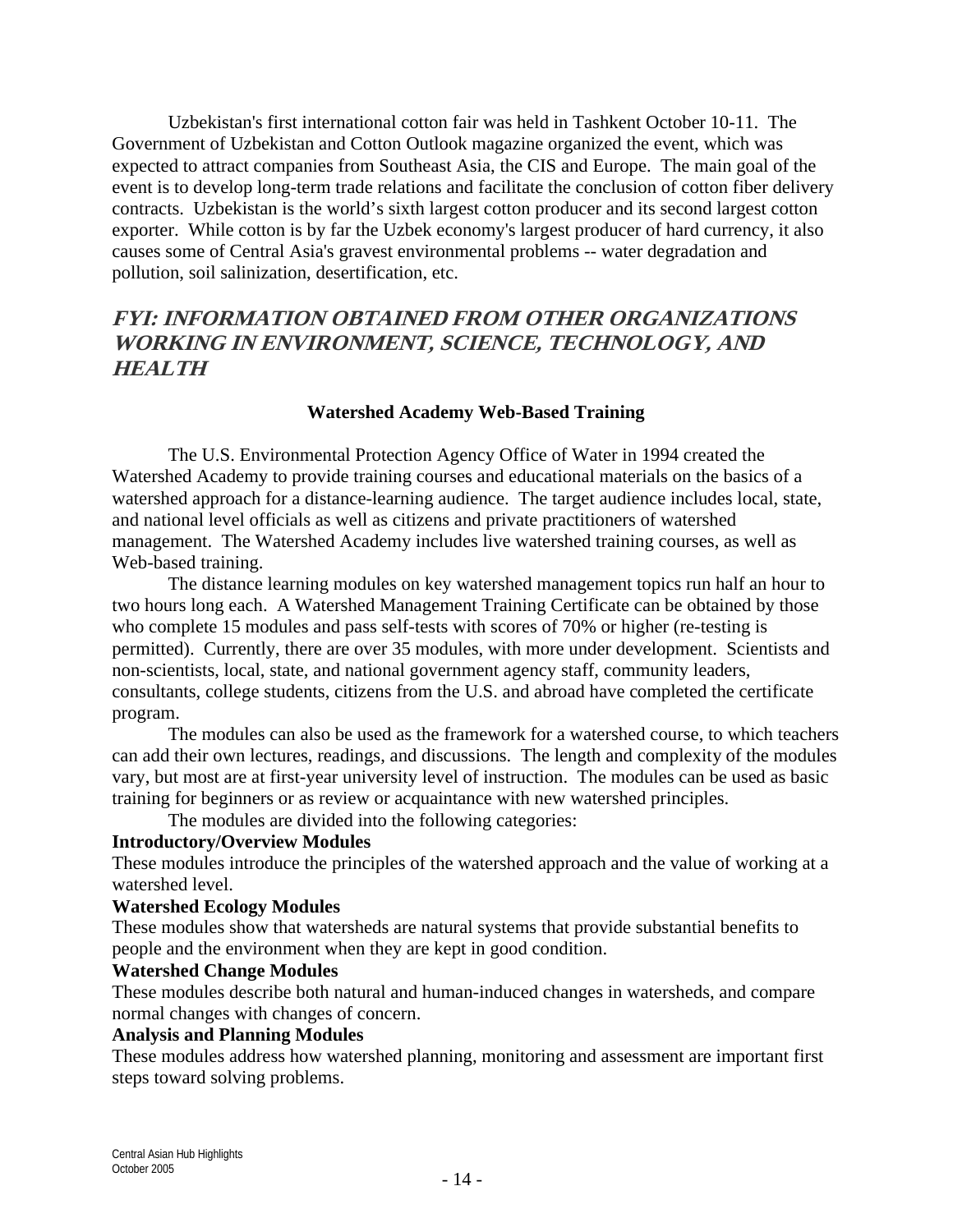#### **Management Practices Modules**

These modules show how watershed management challenges such as urban runoff, cropland management, forestry and other issues are addressed by techniques that reduce environmental impacts.

#### **Community/Social/Water Law Modules**

These modules cover social issues, communications, relevant laws and regulations. They concentrate on the human element of watershed management.

#### **From the recently launched Newsletter of the IUCN Regional Office for West/Central Asia and North Africa**

#### **Saiga Antelope Developments**

Efforts continue to encourage Kazakhstan, Uzbekistan, Turkmenistan, Russia, China, and Mongolia to sign the Convention on Migratory Species MOU on the conservation, restoration and sustainable use of the saiga antelope. The IUCN Director General and the Chair of the IUCN Species Survival Commission have recently sent letters to the Presidents of the above states stressing the urgency of the issue and enclosing the 2004 World Conservation Congress resolution and recommendations on saiga conservation. A new E-bulletin, "**Saiga News"** to be published twice a year and available in English and Russian has now been launched and is coordinated by Elena Bykova of Uzbekistan (see www.iccs.org.uk/saiganews.htm). Other information on Saiga can be found on the following link: www.iucn.org/themes/ssc

## **Regional Seminar on Renewable Energy Market Development in Central Asia Almaty, Kazakhstan**

Four Central Asian governments (Kazakhstan, Kyrgyzstan, Tajikistan, and Uzbekistan), Central Asian and international NGOs, and private businesses participating in the Regional Seminar on Renewable Energy Market Development in Central Asia held in Almaty, Kazakhstan, September 19-20, 2005, endorsed the creation of a sustainable energy organization for Eurasia. According to the proposed schedule, a working group composed of four participants from each country will work on the details for framing and founding the organization within 45 days. A draft proposal for mission and organizational structure incorporating all comments by the working group and governments should be ready by January 1, 2006.

#### **U.S. National Academies of Science Water Information Web Site Launched**

The U.S. National Academies (the National Academy of Sciences, the National Academy of Engineering, the Institute of Medicine, and the National Research Council) are pleased to announce the launch of their Water Information Center, a portal of more than 100 peer-reviewed reports from the National Academies on water-related issues. The website (http://water.nationalacademies.org) aims to assist the work of water scientists, engineers, managers, policy-makers, and students throughout the world. These reports represent independent and objective consensus among experts from academia, industry, and other entities.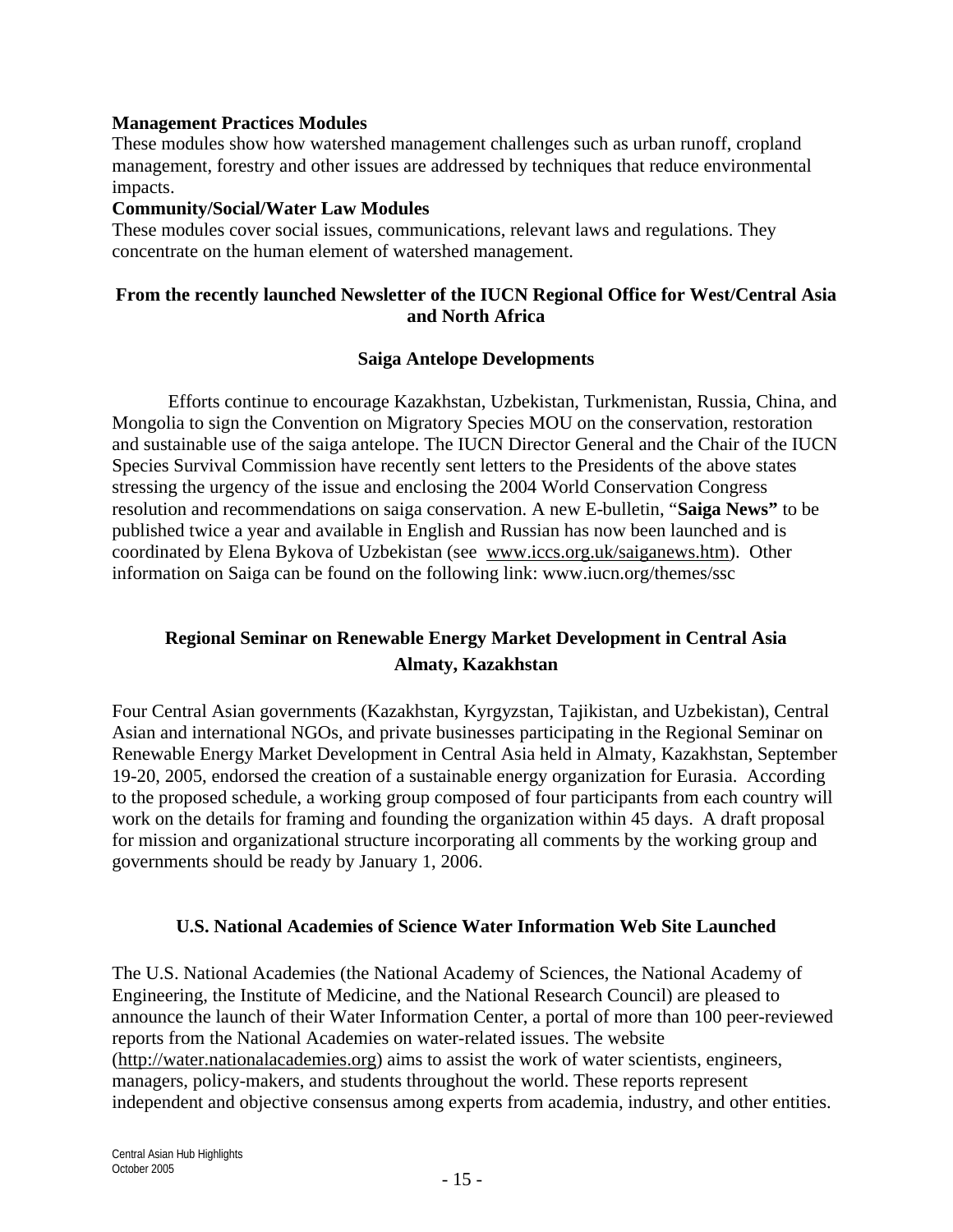The website features the following major topics:

- Water Supply and Sanitation
- Water and Soil Remediation
- Hydrologic Hazards
- Water Quality in the Natural Environment
- River Basin Systems Management
- Environmental Assessment, Management, and Restoration
- Water Science and Research

All of the reports can be read for free on-line, and summaries are freely downloadable as PDFs. For residents of the five Central Asian countries, the full reports can be downloaded for FREE.

If you have questions or comments, contact

Ellen de Guzman Email: water@nas.edu 202-334-3422 Water Science and Technology Board The National Academies 500 5th Street NW Washington DC 20001

#### **The Communication Initiative**

There are a number of prizes and funding opportunities in support of communication for development. Details about the prizes, including criteria, deadlines and previous winners, can be found on the on the following link: http://www.comminit.com/awards2005.html

### **U.S. Civilian Research and Development Foundation (CRDF) Workshop Series in Central Asia on Grants and Proposal-Writing and Scientific Business Development**

The U.S. Civilian Research and Development Foundation (CRDF) is sponsoring a series of grantsmanship, proposal writing, and scientific business development seminars throughout Central Asia during 2005. The goal of these workshops is to encourage international scientific collaboration involving Central Asian scientists and engineers. Funding for this program is provided by the National Science Foundation and the U.S. Department of State.

#### Eligibility Requirements

All workshop applicants will be approved on a first-come, first-served basis. No more than five representatives per scientific department in each institution will be allowed to attend the workshop.

Series Locations and Tentative Dates: Bishkek, Kyrgyzstan – November, 2005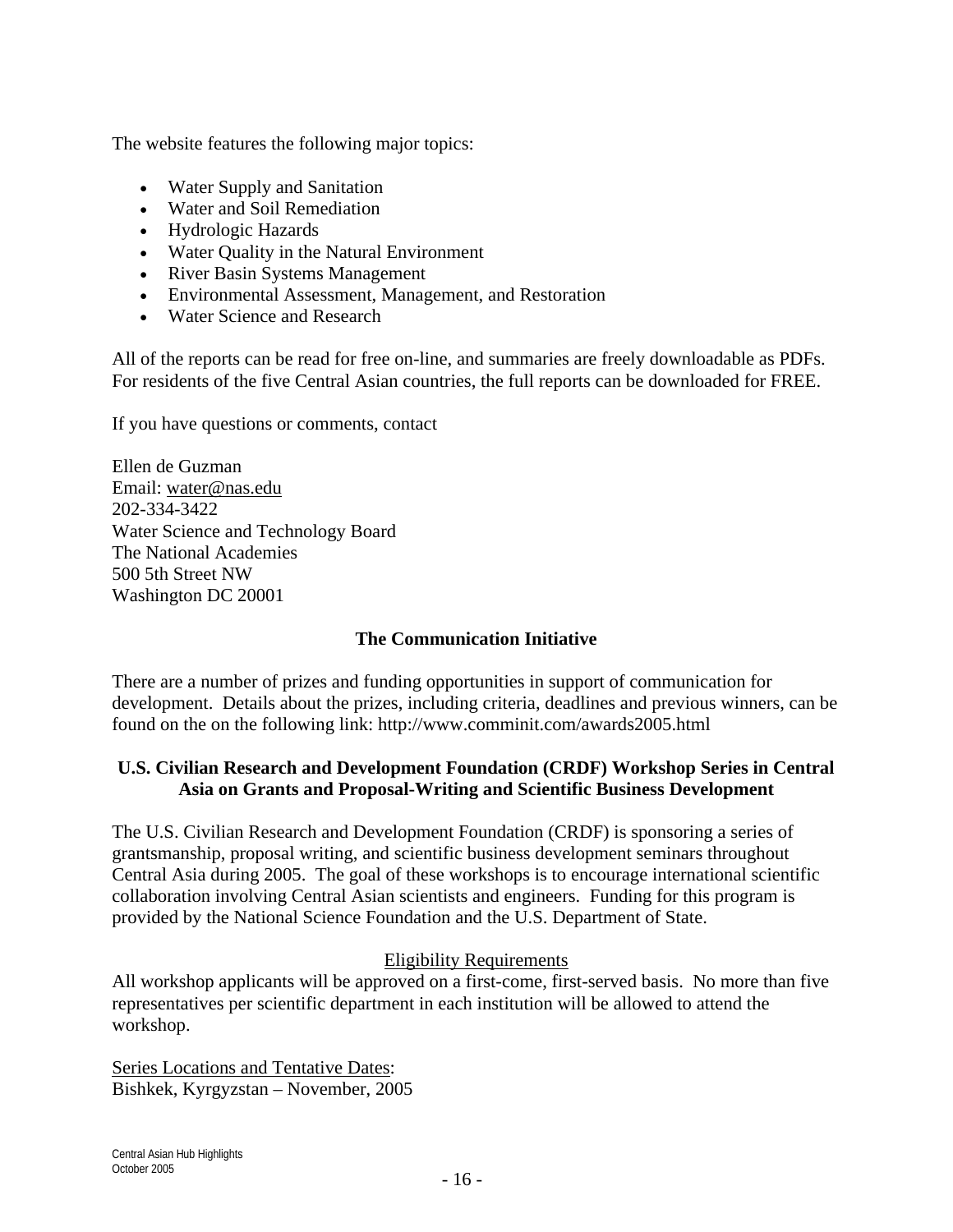Ashgabat, Turkmenistan – December, 2005 Tashkent, Uzbekistan – January, 2006

#### Enrollment Inquiries: Interested parties should write to **cgp@crdf.org** to request further programmatic information and enrollment forms or visit the CRDF website at: **http://www.crdf.org/Events/events.html**.

#### **Information on INTAS-Sponsored Activities Open Calls**

INTAS, the *Int*ernational *As*sociation for the Promotion of Co-operation with Scientists from the New Independent States (NIS) of the Former Soviet Union is an independent international association formed by the European Community, European Union Member States, and like-minded countries to promote East-West scientific co-operation between INTAS members and INTAS-NIS partner countries. INTAS supports both fundamental and applied research in all fields of science, such as physics; chemistry; the life sciences; earth sciences and environment; economics, social and human sciences; mathematics and information technology; space, aeronautics and engineering.

Several types of funds and grants are available through INTAS:

- Research projects and networks through open, collaborative and thematic calls. While open calls are not restricted in scope and thematic calls address specific scientific issues, collaborative calls are jointly defined by INTAS and the co-funding organization.
- PhD and post-doctoral fellowships for young scientists from the New Independent States.
- Innovation support to promote the further development, utilization and marketing of INTAS research results.
- INTAS Conference Grants Program to support the organization of scientific events.
- Summer Schools and Other Training Activities
- Science Policy Workshops

The terms and conditions of each of the calls are provided in an INTAS information package for each of the activities; namely calls for research project proposals, young scientist fellowships, innovation grants, as well as applications for conference or summer school support. Proposals or applications must meet all eligibility criteria specified in the respective information package for this activity in 2005, which can be downloaded from INTAS web site. They must be in English and complete, and submitted to INTAS before the deadline.

Proposals will be chosen by INTAS (for collaborative calls in cooperation with the cofunding organizations) by peer review, conducted with the assistance of independent experts, following the procedure described in and based on the evaluation criteria specified in the respective information packages. There are a number of deadlines for activity calls in the fall of the year (August-December). For more information, check the INTAS website at www.intas.be

## **REGIONAL ESTH OFFICE WEB SITE REDESIGN CONTINUES**

The Central Asian Environment, Science, Technology, and Health (ESTH) Hub continues to update its web site and is currently seeking information on environment, science, technology, and health issues in the entire Central Asian region, which will be posted as it is obtained. The web site currently has posted past issues of the newsletter, useful links, and a calendar of events. Under development are sections on, among others, regional outreach and issue briefs and papers.